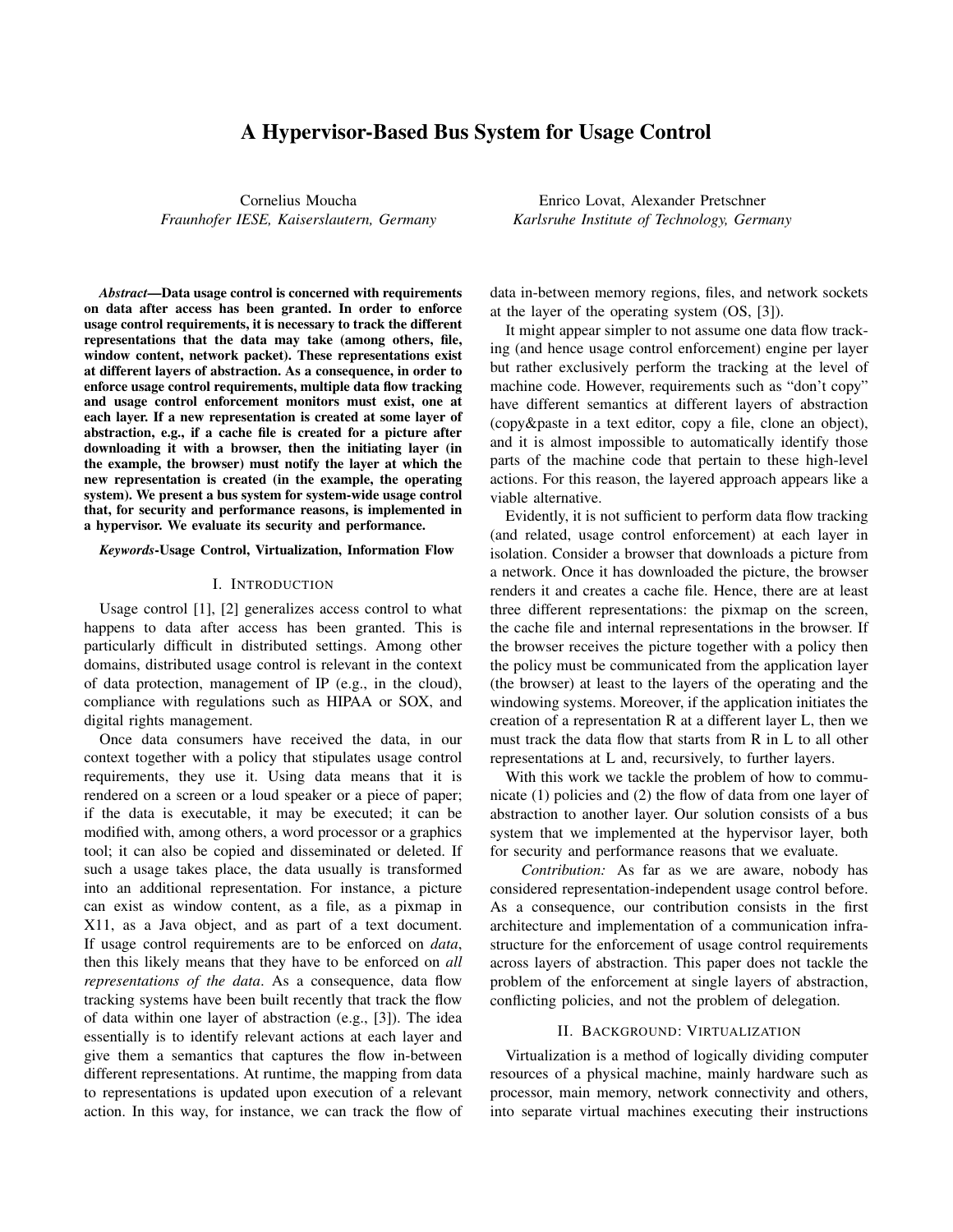independent of each other. The virtual machine monitor (VMM) or *hypervisor*, is an application responsible for providing an environment in which several virtual machines share the resources of one single host. The VMM and hypervisor can also be separated to distinguish the managing entity of the guests and of the host. Hypervisors are divided in two categories, differing in the capability of directly accessing hardware [4]: A *type-1 hypervisor* is a specialized system running directly on the host's hardware and managing access requests from guest OSs. A *type-2* (or hosted) hypervisor is a common user process running in a conventional fully-fledged OS. Therefore, its major application is in desktop virtualization solutions. Due to the required host OS, this solution doesn't perform as efficiently as the type-1 hypervisor but, on the other hand, does not pose any special constraint on the underlying hardware platform.

As explained in Section III, our requirements for the bus infrastructure include the possibility of running the communication infrastructure for a generic preinstalled OS and with a minimum overhead. This precludes the use of a type-2 hypervisor, due to the decreased performance generated by the additional OS, and requires the adoption of a full virtualization solution, considering the guest kernels' modifications needed by paravirtualization (type-1 hypervisor solutions).

Recent processor generations provide hardware support for virtualization directly integrated in the CPU, namely Intel-VT or AMD-V. In addition to facilitate two different operation modes, for virtual machines and hypervisor respectively, these virtualization extensions offer an additional instruction, "VMCALL" [5], for switching the execution context from the guest OS (VMX non-root) to the associated virtual machine monitor (VMX root). This particular instruction will be the key support for the communication between bus infrastructure (host) and monitors (guest).

One virtualization environment for the desired communication infrastructure is the NOVA OS Virtualization Architecture [6], a type-1 hypervisor solution. NOVA consists of three functional separated parts: the microhypervisor itself, the root partition manager (called Sigma0) and the Virtual Machine Monitor (VMM). To minimize the attack surface, one instance of the VMM is responsible for just one virtual machine. NOVA provides a suitable framework for our work, mainly due to its architectural design and in particular to the component-based development's and to its focus on security aspects. The entire communication infrastructure can be developed as a separate entity, requiring only minimal changes to the basic architecture. By using a type-1 hypervisor, no additional host OS is required, thus minimizing modifications and workload on the data consumer's system.

## III. REQUIREMENTS

Our goal is to provide a secure and fast communication infrastructure for usage control-related message exchange across different levels of abstraction. The infrastructure should also provide an interface for storing and retrieving data, in this case policies and usage information, from/to a predefined secure location. Instead of relying on existing solutions for bus systems or direct inter-process communication, we followed an approach that consists of "shifting" the usage-controlled system inside an identical virtualized environment that, in addition, provides the desired communication functionalities. Although tailored to usage control needs, the flexibility of the protocol design makes this solution easily extensible and suitable for other purposes.

As explained before, the bus system has to be accessible independently of the data consumer's OS in which usage control monitors are executed. The solution should produce as little performance overhead as possible. Security has to be considered as well, including tamper-resistant message exchange, secure storage location for policies and constant availability of the communication system. Data consumers usually have (OS-)administrator privileges and therefore can easily terminate running applications and services, including existing bus systems. According to the security requirements this must not be possible in our solution.

We hence identify the following requirements: (1) Infrastructure for information exchange: (1.1) Platform independence of bus implementation, (1.2) Minimal modifications to existing OS and virtualization architecture, (1.3) Virtualize one preinstalled OS and extend it to use bus functionalities; (2) Shared, secure location for storage not modifiable from within the OS; (3) Minimal performance overhead of communication infrastructure; (4) Tamper-resistant message exchange; (5) High availability of the communication system. As far as we know, bus systems for standard applications out of the OS's scope currently do not exist.

# IV. DESIGN

The NOVA architecture (Section II) provides several options for our communication infrastructure. One is to implement the bus component as a secure application. This is possible because in addition to hosting several guests, the NOVA architecture can host stand-alone applications which are executed independently of any VM and detached from any OS. Another option is to implement the bus component as a virtual device model, a purely softwarebased abstraction of hardware used by the guest system to access physical devices. Virtual device models are usually a means to access a present physical correspondent of the emulated hardware; however, this connection to a physical entity is not mandatory. These device models are instantiated and managed by the VMM associated with the guest VM and can also be designed to access the bus component, without providing any device-specific functionality to the guest OS.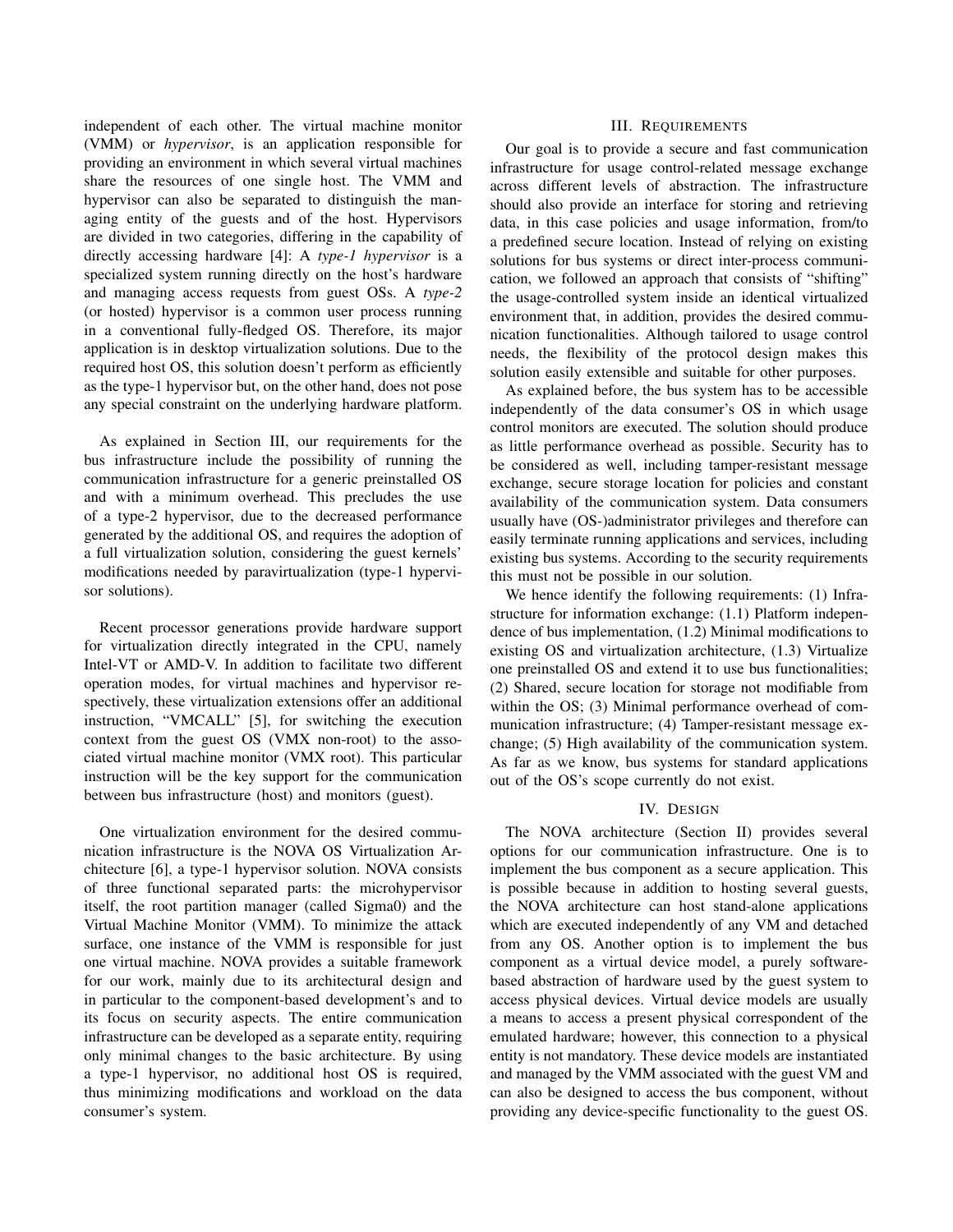Although only one guest OS is intended to be used in our context, separating the bus system from the actual guest and the responsible VMM offers the opportunity to extend the solution across several VMs in future work. This scenario would provide one central bus authority for any registered usage control monitor in each VM.

Sticking to the single-guest scenario addressed by our work, we decided to use the virtual device model. The reason is that although a bus in a separate application provides stricter isolation, it also requires an additional step in the communication chain between usage control monitors and the bus component. This is due to the message scheme design of NOVA that does not allow direct communication between entities in its userland, i.e. between different VMMs or applications running at the hypervisor layer.

Hence, the secure application solution results in necessary modifications of the NOVA architecture. In contrast, virtual device models are directly integrated into the VMM. By initiating the VMM, designated virtual devices are instantiated. Both communication partners, the VMM and the bus component, can exchange messages using already existing communication interfaces for device models. This minimizes the necessary modifications: we only need to provide a handler for the communication between guest OS and VMM, which is mandatory in both design scenarios.

*Communication chain:* Once a communication is initiated by a usage control monitor, the first involved entity is the OS kernel. This component is responsible for translating the given memory address relative to the monitor's virtual address space into the kernel address space. A mapping between both address spaces is required as the VMM and, afterwards, the bus component, need to read the message (e.g., a policy or a message about the creation of a new representation) directly from the memory of the monitor. The message is then forwarded to the VMM associated with the VM hosting the guest OS. Due to spatial memory isolation in NOVA for every instantiated VM, the prepared memory address of the kernel cannot be accessed natively, neither by the VMM nor by the bus component. For this purpose, this memory address has to be mapped into another address space of the VM itself. The partition manager provides an interface for this translation. Finally the last communication step is under the responsibility of the VMM to forward the message with the translated memory address to the bus component.

*Communication protocol:* In order to exchange usage control information, different types of messages have to be considered. To avoid malicious entities joining the communication, each usage control monitor must be registered to the communication infrastructure. During this registration, the monitor submits its observation interface and receives a unique monitor identifier. In order to identify valid communication partners, a process identifier (PID) must also be submitted during the registration process (see Section VI, assumption A2). Additionally, registration allows for communication with monitors whose monitor ID is currently still unknown, by using the submitted observation interface as receiver. Moreover, there exists a second type of messages, used for storing and retrieving policies and usage information from the shared storage.

A notification message type has also to be provided: the receiver, identified either by a monitor ID or an observation interface ID, has to be notified about the presence of a message to be retrieved. As the communication back to the guest system operates asynchronously via interrupts, the notification has to be stored temporarily until the receiver monitor fetches the message upon receiving the IRQ. Finally, an interface for fetching a buffered message has to be provided.

## V. IMPLEMENTATION

The userspace library, the connector to the monitors, is designed as a common API library so that it can be used by monitor developers. It has to provide an interface for encapsulating the required communication with the kernel module for all introduced methods from the communication protocol. The kernel module, responsible for translating given memory references from the user address space into the physical address range of the virtualized OS, is implemented using the process filesystem (procFS) for communicating with user applications. To separate the monitor registration from other message types, one communication line is solely dedicated to registrations whereas another interface is prepared for each monitor after a successful registration. For the communication with the virtualization environment, the *VMCALL* instruction from the virtualization extensions is used to escape the execution context of the OS and jump to a predefined handler in the associated VMM. The inverse direction for communicating with the virtualized OS is implemented using interrupts. The kernel thus has to register an IRQ handler for this task. Following requirement 1.2, the only modification in the VMM is the handler method for receiving vmcalls from the guest. For the required address translation, a message for accessing the guest's memory is sent to the partition manager Sigma0 using existing communication capabilities of NOVA. Finally the usage control message is forwarded to the bus component, where it is processed according to the message type.

## VI. EVALUATION

Requirement 1 (Section III) and its sub-requirements are met by design.

*Performance:* We evaluate the performance of the communication infrastructure, i.e., the message exchange between one monitor and the bus component, as well as the communication between two monitors using a notification message. To do so, we compare our solution (Scenario 1)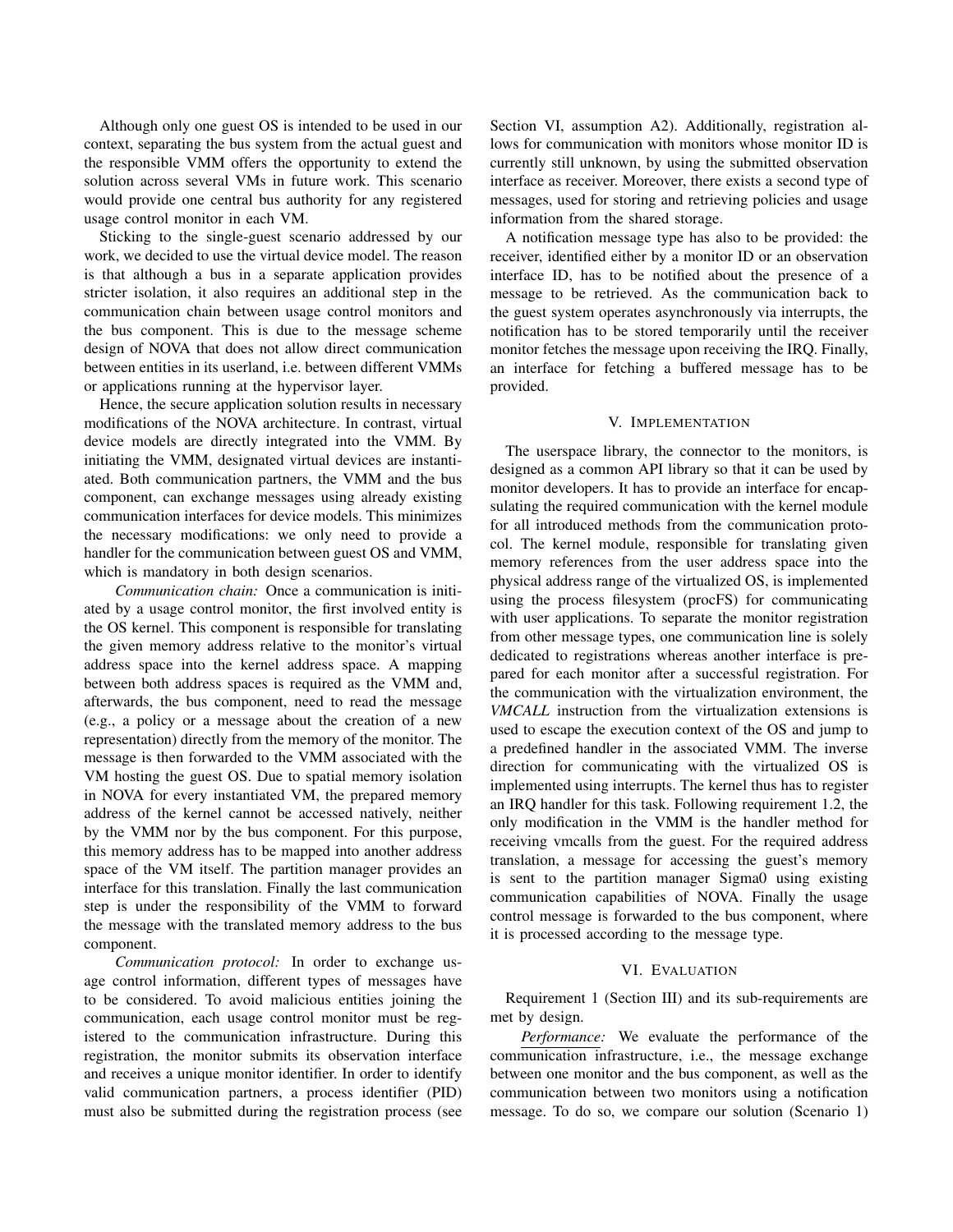

Figure 1. Performance Evaluation

to a native D-Bus-based [7] implementation (Scenario 2) providing the same functionality and message interface.

For performance evaluation, we considered messages of different types because they require different processing by the bus component: messages related to policy storage require a higher computational effort whereas for notifications the communication chain is more complex. In realistic application scenarios, monitors exchange several messages of different types, therefore it is reasonable to evaluate bundles of heterogeneous messages combined. These bundles consist of one message for storing and for retrieving a policy and one notification message. Policy retrieval as well as notification messages use random values as destination monitor and for the concerned policy.

For both scenarios, we measured the overall time consumption for the same evaluation procedure. After preparing the kernel module or accordingly initiating the D-Bus daemon, 15 simple applications processes acting as usage control monitors were executed in parallel. Each monitor registered at the bus and continued with sending a given amount of message bundles. All measurements are performed on an IBM Lenovo T60 with an Intel Core2 Duo T7200 2.0GHz, 2GB main memory and a solid state harddisk for booting the virtualization environment and OS. The result of the performance evaluation is shown in Fig. 1.

We can see an almost linear correlation between time consumption and the amount of exchanged message bundles for the considered scenarios (1 and 2). It is evident that in this context the solution we describe and advocate in this paper performs better, almost 5 times faster than an equivalent D-Bus implementation in a natively booted OS. The requirement of using the NOVA virtualization environment introduces the drawback of decreasing the data consumer system's overall performance of a negligible 1-3% [6].

In sum, our communication infrastructure provides satisfactory performance results, thus complying with requirement 3, "Minimal performance overhead." Although direct communication using well-known inter-process communication between the monitors is faster, it implies major drawbacks conflicting with the introduced requirements.

*Security:* Considering attacks to the usage control environment, the main issue is a user trying to subvert usage control mechanisms. Therefore, the basic attack scenario is a user that, as data consumer, tries to circumvent usage control restrictions in the virtualized OS to gain more privileges and to initiate actions otherwise prohibited by the policy. This is possible using two different attacks: (1) modifying message content exchanged between monitors, or (2) preventing message exchange by attacking the availability of the communication infrastructure.

This work's focus is on the communication infrastructure. Exploiting vulnerabilities of the monitors is out of the scope of our analysis because monitors are not part of this work. Therefore it's reasonable to assume [A.1] *no vulnerabilities in usage control monitors.*

In addition, monitors must also be authentic: a malicious user does not need to get control of existing monitors if he can implement his own, register it to the bus and store faulty policies or send illegal notifications. The authenticity of applications can be guaranteed by using techniques from trusted computing. This attack not strictly being related to the communication infrastructure, we just mention it for completeness and take a new assumption: [A.2] *monitors are authentic*.

Additionally, attacks on the virtualization environment NOVA are neglected, because it is an ongoing development project currently still in a pre-release state. Thus breaking out of the VM and directly attacking the bus component might be possible, but is not further investigated in this work, leading to the third assumption: [A.3] *no vulnerabilities in the virtualization environment*.

*Modifying inter-monitor messages:* The first attack scenario requires an attacker to intercept the messages or modify the content while the message is processed in a component involved in the communication chain. Under the aforementioned assumptions, possible attack points are either the userspace library or the kernel module. The userspace library is a shared library exclusively designed to increase the usability of the communication interface for monitor developers. As all attacks are based on the dynamic linking property of the OS, a possible solution for preventing such attacks is to use a static library or directly communicating with the kernel module. The latter opportunity decreases the usability for monitor developers, but completely prevents this attack possibility.

The second potential attack point is the kernel module responsible for address translation from the user address space into guest physical addresses. The communication interface between kernel and user space (procFS) depends on persistent structures for storing data related to the appropriate entry in the process file. Due to the persistence during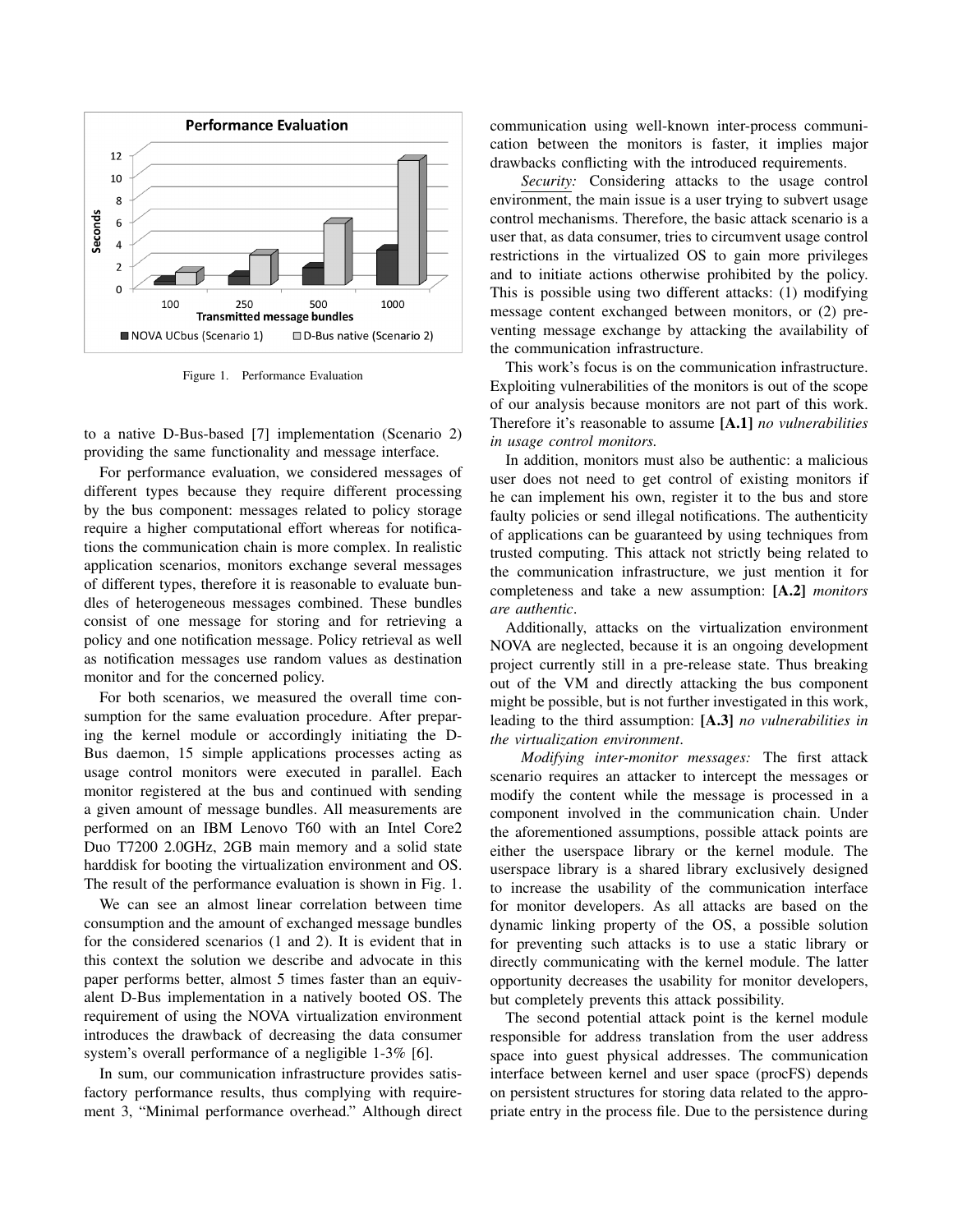module lifetime, it can be modified by other kernel modules inserted by a malicious user at runtime. This modification includes the procFS entry itself (e.g. callback function pointers) and the associated internal buffer. A malicious user can change the function pointers or the buffer content to modify the notification message or the policy a monitor has requested. Both attacks are highly severe for the usage control environment, but in practice induce a race condition: the buffer content is only relevant until the receiver monitor reads it. Normally, this time slice appears sufficiently small to prevent a systematic modification of the buffer.

Considering function pointers, a kernel module is vulnerable to other potentially malicious modules. Therefore attacks to the kernel module cannot be prevented completely from the communication infrastructure itself, but rather require a protection of the kernel's integrity, provided for example by [8]. We have to assume the security of the kernel by either such a protection mechanism or by statically integrating our module for the communication infrastructure and disabling support for loading other modules: [A.4] *persistent memory protection in kernel modules*.

*Denial of service:* The second attack scenario concerns availability. As previously mentioned, one approach would be to attack the virtualization environment. Under assumption A.1, the only way to do it is to boot the data consumer's OS natively, without the NOVA architecture, in order to disrupt the communication chain. The presence of NOVA in the boot process can be verified by using a specific boot loader like Trusted Grub, which creates hash values of every component involved in the boot process, like boot modules, to establish a core root of trust for measurement [9]. Except for the hardware requirement for a TPM, this solution introduces no further dependencies.

Other entry points for an attack are the userspace library and the kernel module. The countermeasures introduced above of using a static library or directly communicating with the kernel decrease the maintainability of the infrastructure but completely prevent this attack possibility.

Furthermore, by modifying the associated IRQ or completely deallocating the binding to the IRQ in the kernel, any notification from the UCbus would remain unnoticed by the kernel module, and therefore invisible to any usage control monitor. Although this issue affects solely notification messages, the other messages types are vulnerable to modifications of the procFS entry as well. Once again, either a runtime check of the kernel's integrity or booting the system with a trustworthy kernel without module support (e.g., via Trusted Grub) would make the attack unfeasible.

The last attack scenario concerning the kernel is a denialof-service attack on the communication infrastructure. By design, communication is restricted to registered monitors by checking their process identifier. Therefore only forging a PID or flooding with registration attempts is possible. PID forging clearly requires a modification of the kernel mechanisms for assigning these identifiers. Although faking another process ID will introduce serious system's stability issues, it might be possible. Checking the kernel's integrity inhibits any malicious modification at the kernel code, including forging the PID, fundamental in this attack.

Alternatively, DoS may be achieved by flooding the bus with registration messages and can't be prevented. However, decreasing the availability of the communication infrastructure directly falls back on the performance of the overall system of the data consumer. Therefore a malicious user basically thwarts himself with attacking the bus system using a DoS attack. Finally, this attack scenario implies a high severity but only a very limited applicability due to the explicit consequences for the attacker.

In sum, we can conclude that the communication infrastructure is secure under the four assumptions: assumption A.1 and A.2 refer to the communication endpoints in the OS, namely the usage control monitors, out of the scope of this work; similarly, the virtualization environment NOVA and especially its security are not covered in this work, inducing assumption A.3. The only rather strong condition is then assumption A.4, that requires a protection mechanism of the kernel's integrity. Using a static kernel image without module support induces high restrictions for the affected user. Providing a runtime verification of the kernel integrity requires further modifications at the system in addition to further performance overhead [9]. However protecting the kernel against malicious modules is suggested, although the attack risk without any guardian is acceptable, due to the race condition timing issues. Using such a verification in addition to Trusted Grub offers the possibility to detect any modification for attacking the availability, and therefore the data provider can deny to deploy his data.

## VII. RELATED WORK

Related work has been cited throughout the text. In addition, most virtualization environments provide the possibility for inter-domain communication between virtual machines. The Xen hypervisor uses XenBus for this connection [10]. Furthermore, several communication interfaces inside the OS exists. This includes common bus systems like D-Bus [7] and general inter-process communication like local sockets or shared memory. Several existing research projects introduce hypervisors dedicated to different specialized functionalities, like Bitvisor [11], Tiny Virtual Machine Monitor [12] or SecVisor [8], a hypervisor dedicated to security functionality, especially harddisk encryption. Although all of the presented possibilities can be extended for solving our mentioned problem, we are not aware of a solution providing an external bus system for a fast and secure communication between common applications inside the virtualized operating system.